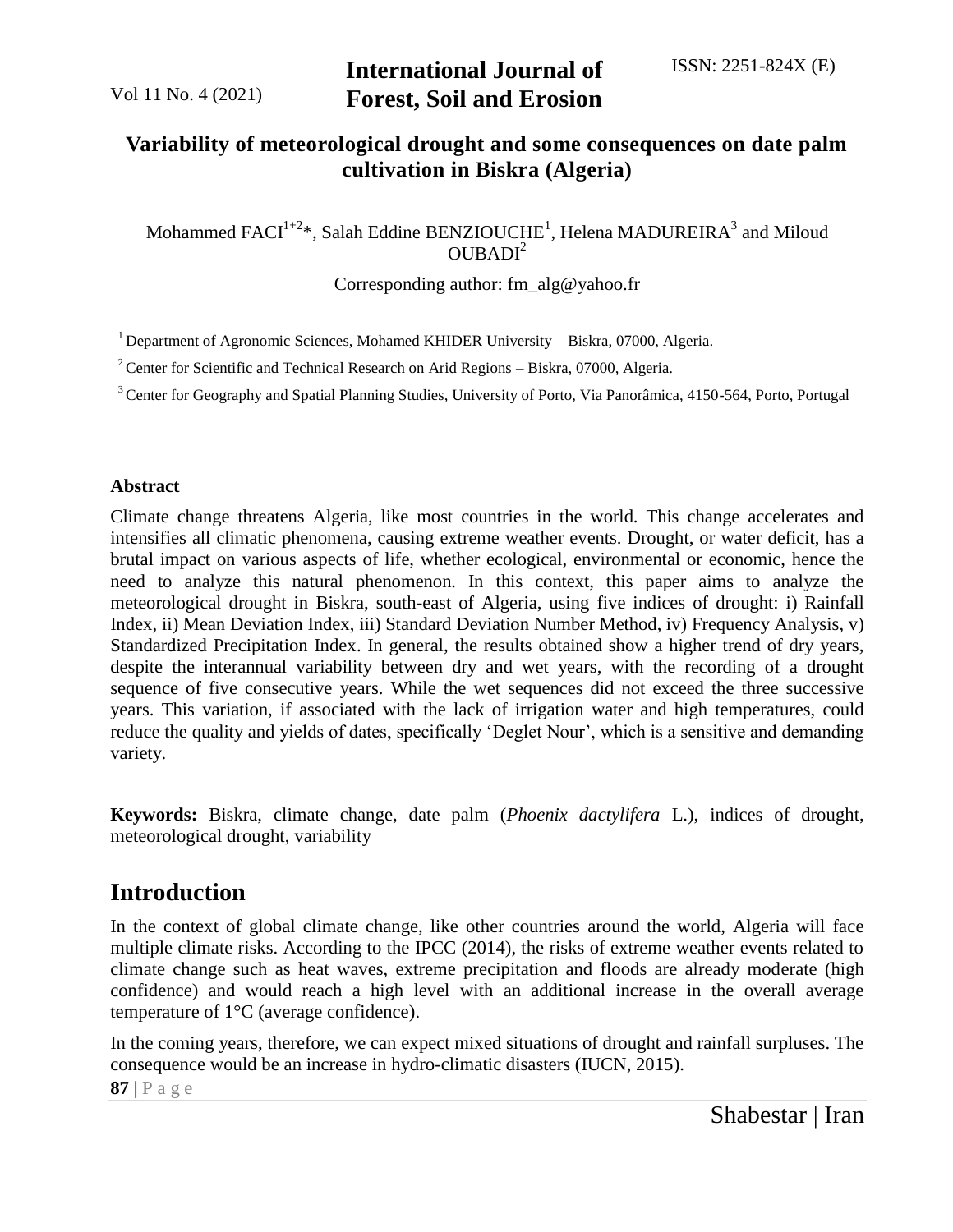### **International Journal of Forest, Soil and Erosion**

However, these climatic hazards will be felt differently and their consequences will depend on several factors. In arid and semi-arid regions, the production systems and lifestyles of populations, mainly agro-pastoral, remain vulnerable to the vagaries of the climate. For example, the resurgence in recent years of extreme events such as droughts and floods, which are sometimes localized but very devastating, is likely to jeopardize the efforts of public authorities to achieve development objectives, particularly in the agricultural sector.

Drought is a prolonged period of precipitation deficits resulting in significant crop damage and a consequent loss of yield; it is one of the most catastrophic climatic hazards in terms of short- and long-term economic and social losses for millions of people worldwide. According to FAO (2015), drought-related damage and loss across all natural disasters is more than 15%, with droughts alone accounting for 85.8% of livestock losses. A single year of drought can delay years of social development. Water scarcity alone could cost some regions up to 6% of their GDP by 2050, triggering mass migration and resource-related conflicts (Safar-Zitoun, 2018).

Drought can have various aspects that vary depending on the type of resource affected by this natural phenomenon and the type of economic activity most affected. Different types of drought can be defined according to its characteristics, we quote among others: i) hydrological drought, ii) hydrogeological drought, iii) agricultural drought, iv) edaphic drought, v) socio-economic drought and vi) meteorological drought (Alouni and Louati, 1999; Dhaou, 2003). While the latter is the driving event of other types of drought (Dhaou et al., 2009).

Meteorological drought is the type of drought that occurs when precipitation is well below normal over a long period; it is a lack of natural water availability relative to its average value, and for a period long enough for the need to be felt. According to Dhar et al. (1979), a meteorological drought is when one has a shortage of 20% or more below the normal average of rains.

A drought associated with other climatic hazards such as heat waves, always plays a disruptive role and its impacts on economic sectors are often immediate. According to the Office for Climate Education (2019), if global warming reaches  $2^{\circ}$ C, it will cause a drought that will expose an additional 200 to 300 million people to water supply deficits. This deficit will be greater in the Mediterranean and South Africa. Populations directly dependent on agriculture will be among the most vulnerable.

The analysis of drought hazards in the Biskra region is an important and mandatory step that will enable decision-makers to make planning and territory development decisions taking into account drought risk, especially in a region where this hazard can condition all development efforts provided by the authorities.

Biskra is a potentially agricultural region, characterized by market-growing, fruit-growing and mainly by cultivation of date palm. It is the largest producer of dates in Algeria, both quantitatively and qualitatively. The Deglet Nour, characterized by its tenderness and golden appearance of the pulp, is the most dominant variety in this region, from the point of view of the number of palm (more than 2.6 million, of which 2.4 million in production), production (more 2.6 million quintals) and yield (110.3 kg/tree). Deglet Nour dates are marketable in all international markets, especially European markets. These fruits are practically the main agricultural product exported from Algeria (DSA-Biskra, 2018; Benziouche and Chehat, 2019; Fedala et al., 2020).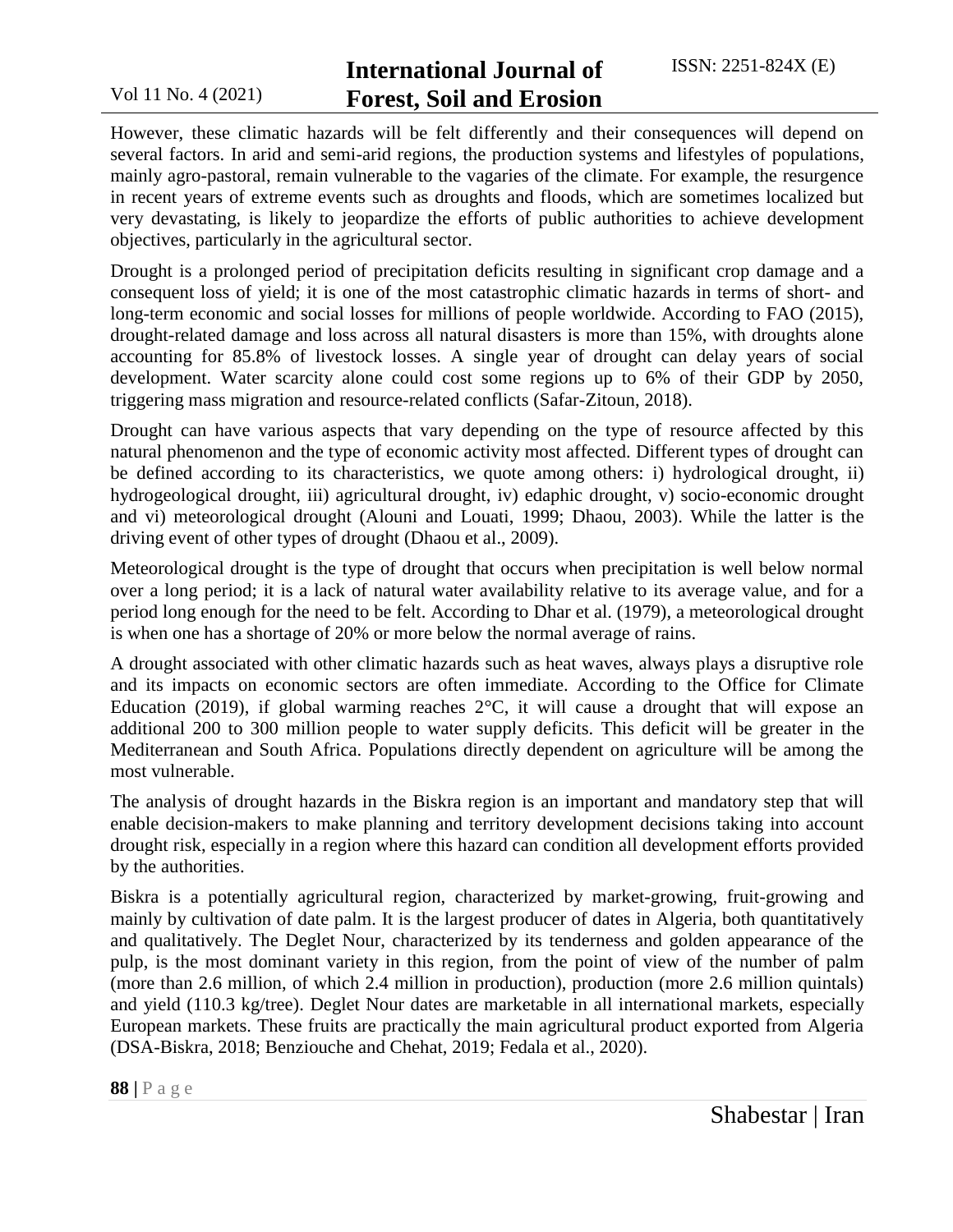## **International Journal of Forest, Soil and Erosion**

Good date production generally requires high temperatures, almost total absence of precipitation during certain stages of fruit development (in particular the ripening stage), low humidity, but also the presence of irrigation water during appropriate periods of the plant's vegetative cycle. Heavy and intense rainfall causes inflorescences to fall and spathe to rot at the flowering stage, pollen loss at pollination, and/or parthenocarpic fruit generation. During the ripening stage of the fruits, they cause the fall and decay of dates and sometimes the fermentation on the dates before the harvest; as was the case in 2008, in Biskra, where 30% of the production in quality was deteriorated as a result of the climatic hazards experienced by the region. For its part, the drought encourages the lowering of the water table and the salinity of the soils. It causes the shift of some phenological stages of the date palm, especially the maturation stage, which negatively affects the morphological and biochemical parameters of the dates. A dry period accompanied by high temperatures induces the drying of dates and/or early maturity and sometimes the development of pests, such as Boufaroua (*Oligonychus afrasiaticus*), which will decrease the organoleptic characteristics of this variety (Toutain, 1967; Benziouche, 2012; Amrani, 2018; Faci et al., 2020).

In addition, sheep farming, which characterizes much of southern Biskra, is based on pastoralism. As a result, fauna and flora are dependent on rainfall, which did not exceed an average of 139 mm per year. While irrigation water is insufficient on most farms (DSA-Biskra, 2018; Benziouche and Chehat, 2019).

This contribution aims to study the evolution of drought in Biskra, a region that has experienced a doubling of its palm date heritage during the last twenty years; in order to know the variation of this natural phenomenon during the period 1974-2018.

### **Materials and methods**

#### **Study region**

Biskra is located in the southeast of Algeria (Figure 1), about 425 km from Algiers, and covers an area of  $21,671.2$  km<sup>2</sup>. The wilaya (department) of Biskra is an important pole in the Algerian economic sector. It generates significant revenues through tourism, industry, trade and agriculture (DPSB-Biskra, 2019).

#### **Climatic data**

For this work, we used precipitation data recorded at the Biskra Meteorological Station, which depends on the National Meteorological Office (ONM), located about 8 km from the city of Biskra (34.80°N and 5.73°E) over an altitude of 87 meters (ONM, 2019). These are the monthly data for the period 1974-2018.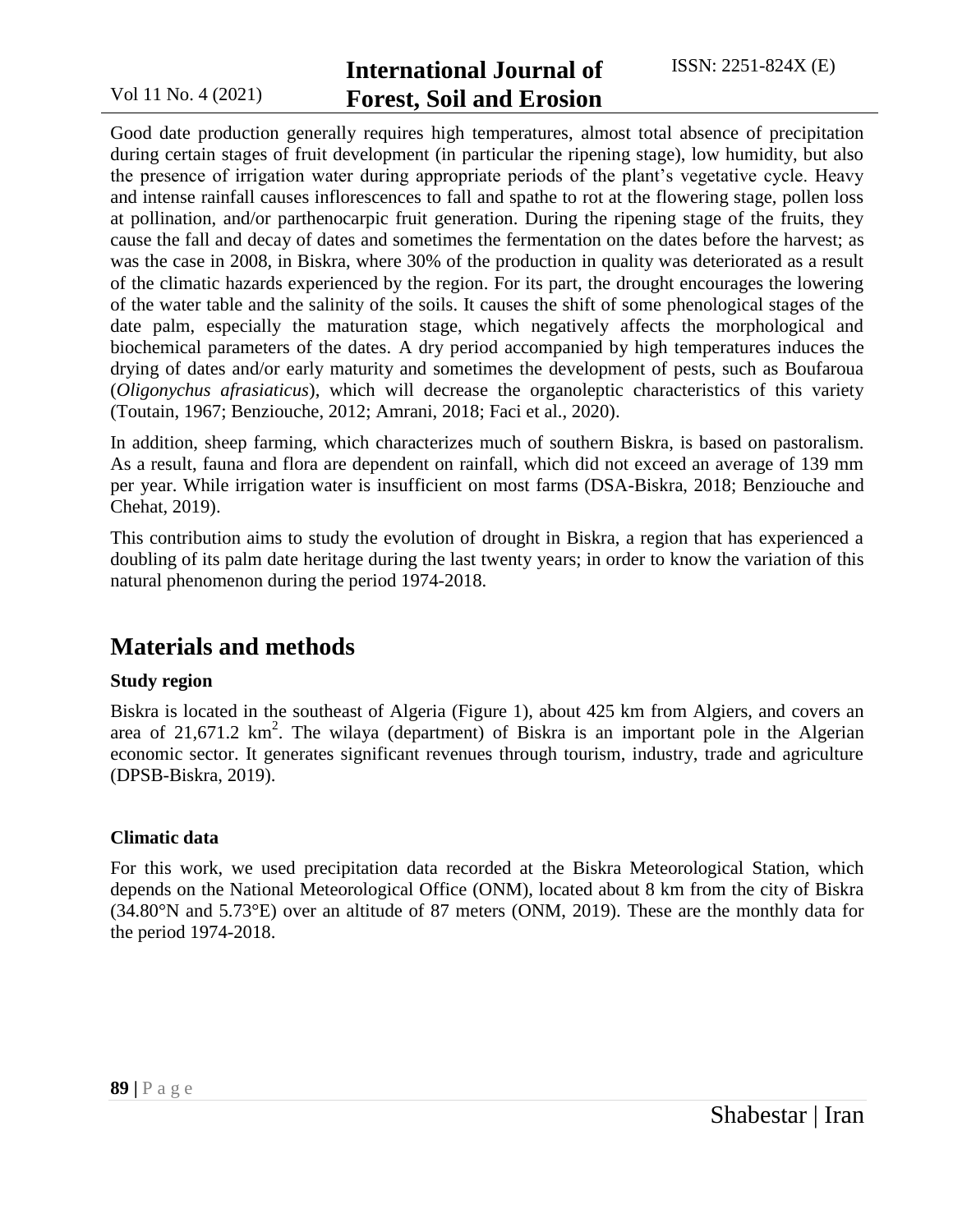# **International Journal of Forest, Soil and Erosion**



Figure 1. Administrative boundaries of the Biskra wilaya (in grey) on the map of Algeria.

### **Drought indices**

Knowing the best drought index for a given climate and data application is an issue that has been the subject of much debate over the years. A number of definitions and indices of drought have emerged and some authors have attempted to provide informed opinions on the subject.

According to Safar-Zitoun (2018), the indices are most often numerical representations of drought intensity, which are calculated from climatic or hydrometeorological values. They measure the qualitative state of a drought at a given location for a given period. Technically, these indices are indicators. Information from the indices is useful for planning and designing applications (risk assessments, early warning systems and decision-making tools to mitigate the threat in the affected areas) provided the climate regime and climatology of droughts in the region is known.

The indicators can be classified into two categories: 1) local indicators based on point data and thus take on a meaning of "representative witnesses". 2) global indicators based on macroscopic and statistical data, significant at the level of administrative units (country, region, wilaya or common) or natural (watersheds, regional aquifers, agro-ecological zones) (Safar-Zitoun, 2018).

Since there is no single definition of drought, several drought indices are used worldwide, depending on the climate and the affected sector (WMO and GWP, 2016). The choice is often based on local habits, which in the long run become true customs (Koudamiloro et al., 2017). We used five indices, which are used for arid and semi-arid regions.

*Rainfall Index (RI)*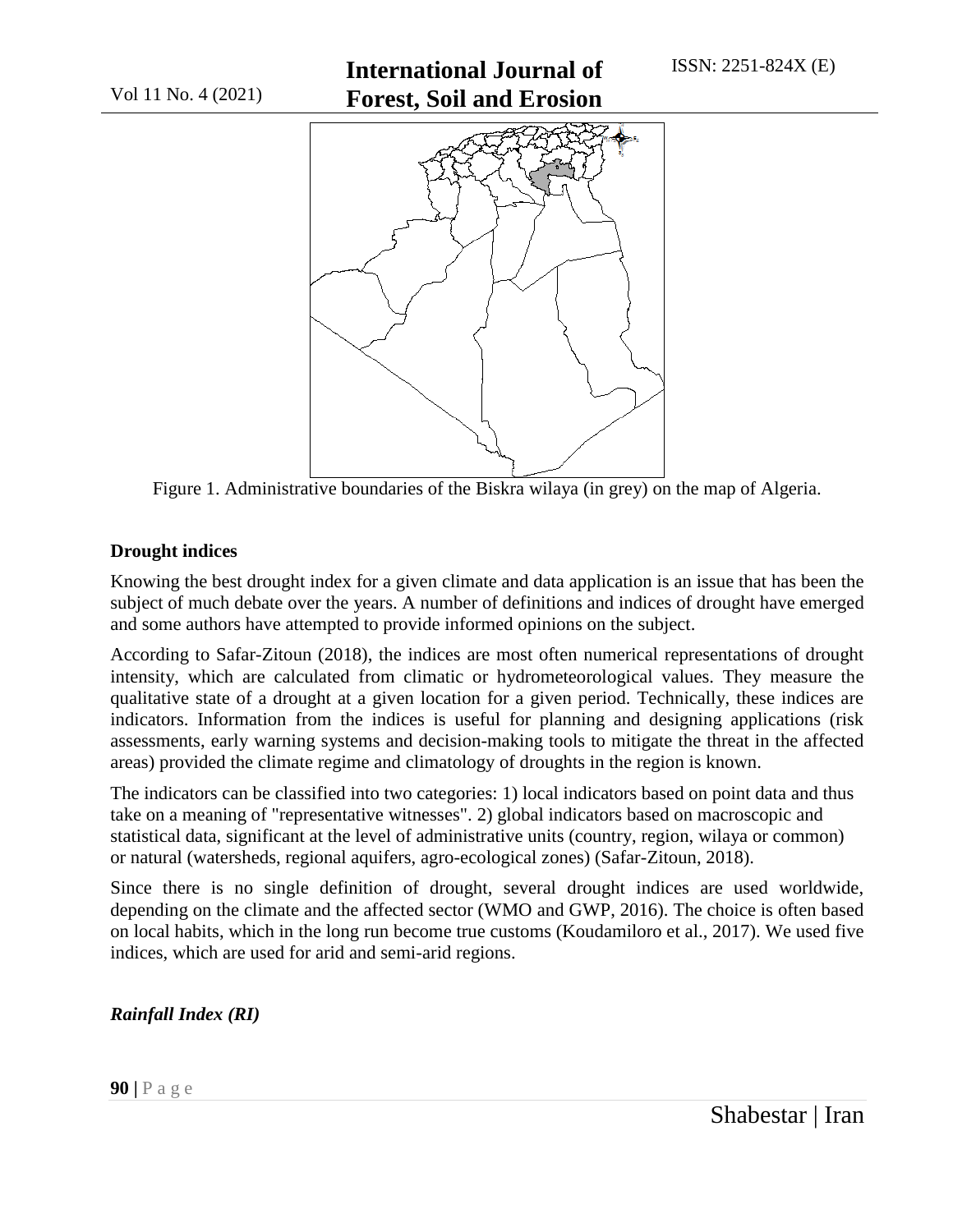The index reflects the amount of precipitation received relative to the long-term average for a specified area and period. This is the ratio of the annual precipitation height (Pi) to the annual average precipitation height of the series (Pm) (Doukpolo, 2007).

#### **RI = Pi / Pm**

A year is defined as wet if this ratio is greater than 1 and dry if it is less than 1 (Achir and Hellal, 2016).

To situate rainfall in a long series of rainfall surveys, the deviation proportional to the mean (RIm) is used.

#### $\mathbf{R} \mathbf{I} \mathbf{m} = \mathbf{R} \mathbf{I} - \mathbf{1}$

The accumulation of indices (RIm) over successive years makes it possible to identify the major trends without taking into account the small fluctuations from one year to the next. When the sum of the indices increases, it is a wet trend. The trend is "dry", otherwise (Alouini and Bergaoui, 2001).

#### *Mean Deviation Index (MDI)*

This index is also called the 'Drought Index' (Doukpolo, 2007). This is the calculation of the difference between the annual precipitation height (Pi) and the annual average precipitation height (Pm). It is most commonly used by agrometeorologists to estimate the rainfall deficit on a yearround basis (Jouilil et al., 2013).

#### $MD = Pi - Pm$

The annual distribution of rainfall provides direct information, on the fluctuation of rainfall heights and makes it possible, compared to the series average, to identify wet and dry years; also allows to estimate the rainfall deficit at the scale of the year and to visualize and determine the number of deficit years and their succession, This is referred to as a deficit year when rainfall is below average and a surplus year when the average is exceeded (TRIKI, 2009).

For wet years, the gap is positive and negative for dry years. We are talking about a deficit year when the rain is below the average and a surplus year when the average is exceeded. This index makes it possible to visualize and determine the number of deficit years and their succession (Alouini and Bergaoui, 2001).

#### *Standard Deviation Number Method (SDNM)*

It is calculated by comparing the annual average rainfall (Pm) to the number of standard deviations (σ) by the following formula (Aghrab, 2005):

#### **σ = [1/(N - 1)]Σ(Pi - Pm)1/2**

When Pi (precipitation of the year calculated) is less than  $Pm - \sigma$ , it is called a strong drought. This is a very severe drought if Pi is less than  $Pm - 2\sigma$  (Alouini and Bergaoui, 2001) (Table 1).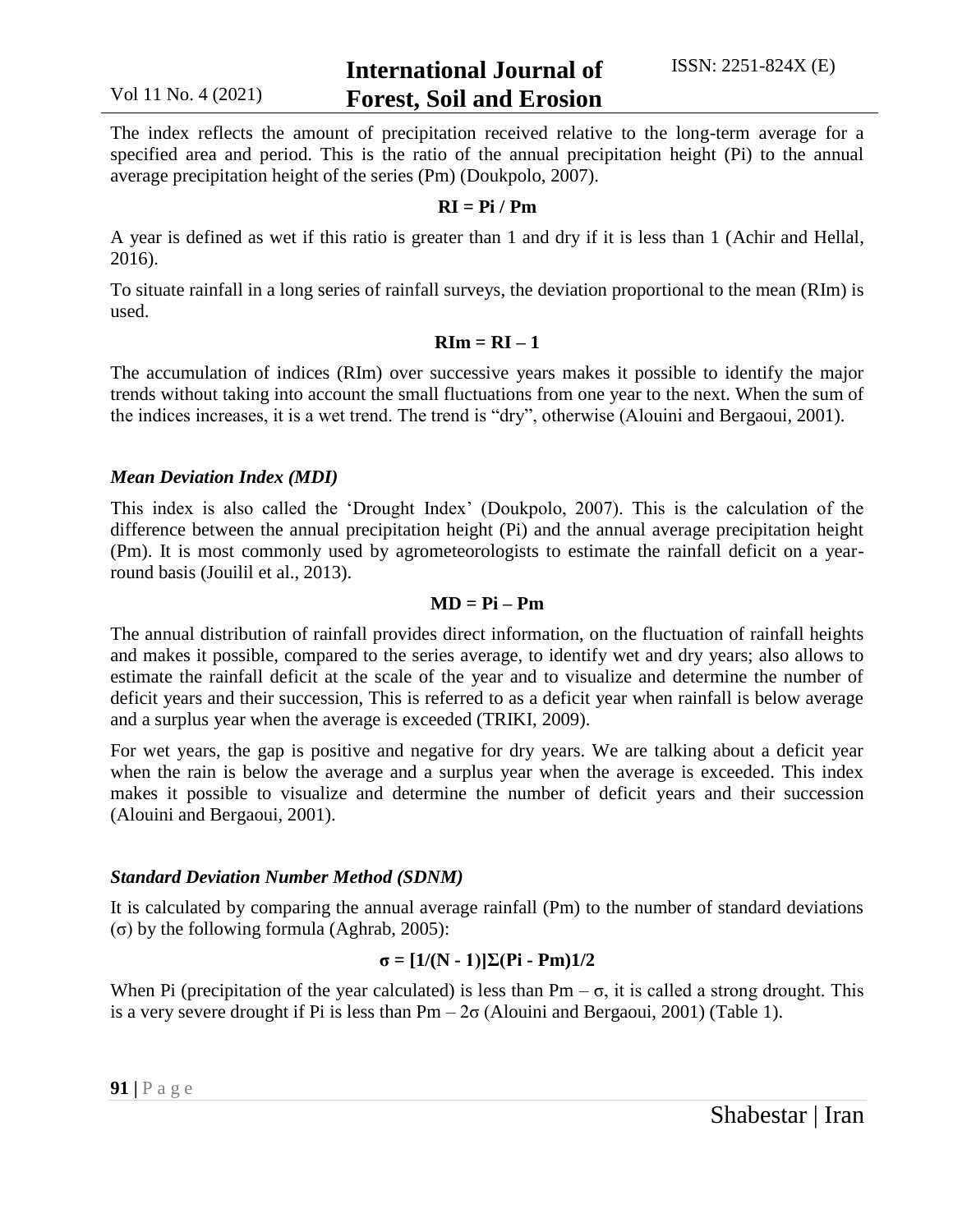## **International Journal of Forest, Soil and Erosion**

| Table 1. Severity of drought. |                                     |  |
|-------------------------------|-------------------------------------|--|
| Type of drought               | Comparison criteria                 |  |
| Moderate                      | $Pm - \sigma < Pi < Pm$             |  |
| <b>Strong</b>                 | Pm- $2\sigma <$ Pi $<$ Pm- $\sigma$ |  |
| Very severe                   | $Pi < Pm - 2 \sigma$                |  |

#### *Frequency Analysis (FA)*

It is one of the basic tools for analyzing the occurrence of extreme events (Koudamiloro et al., 2017). In our case, the annual rains are ranked in ascending order according to their probability of non-exceeding (F) by the following formula:

#### $F = (r / (N + 1))$  \* 100

With:

r: ranking of the year according to a growing classification of rainfall quantities.

N: number of years of observation.

According to Alouini and Bergaoui (2001), the years will be classified according to their probability of non-exceeding into five classes as shown in Table 2.

|            | Table 2. Drought classes according to frequencies (F). |  |  |
|------------|--------------------------------------------------------|--|--|
| Class      | Frequency or probability at non-exceeding              |  |  |
| Very dry   | F < 15%                                                |  |  |
| Dry        | $15\% \leq F < 35\%$                                   |  |  |
| Normal     | $35\% \leq F < 65\%$                                   |  |  |
| Humid      | 65 % $\leq$ F $<$ 85 %                                 |  |  |
| Very humid | $F \geq 85\%$                                          |  |  |

#### *Standardized Precipitation Index (SPI)*

**92 |** P a g e This is a probability index based only on precipitation. The probabilities are standardized so that a SPI of 0 indicates a median precipitation amount (relative to a 30 years average reference value). The index is negative for droughts, and positive for humides conditions. The World Meteorological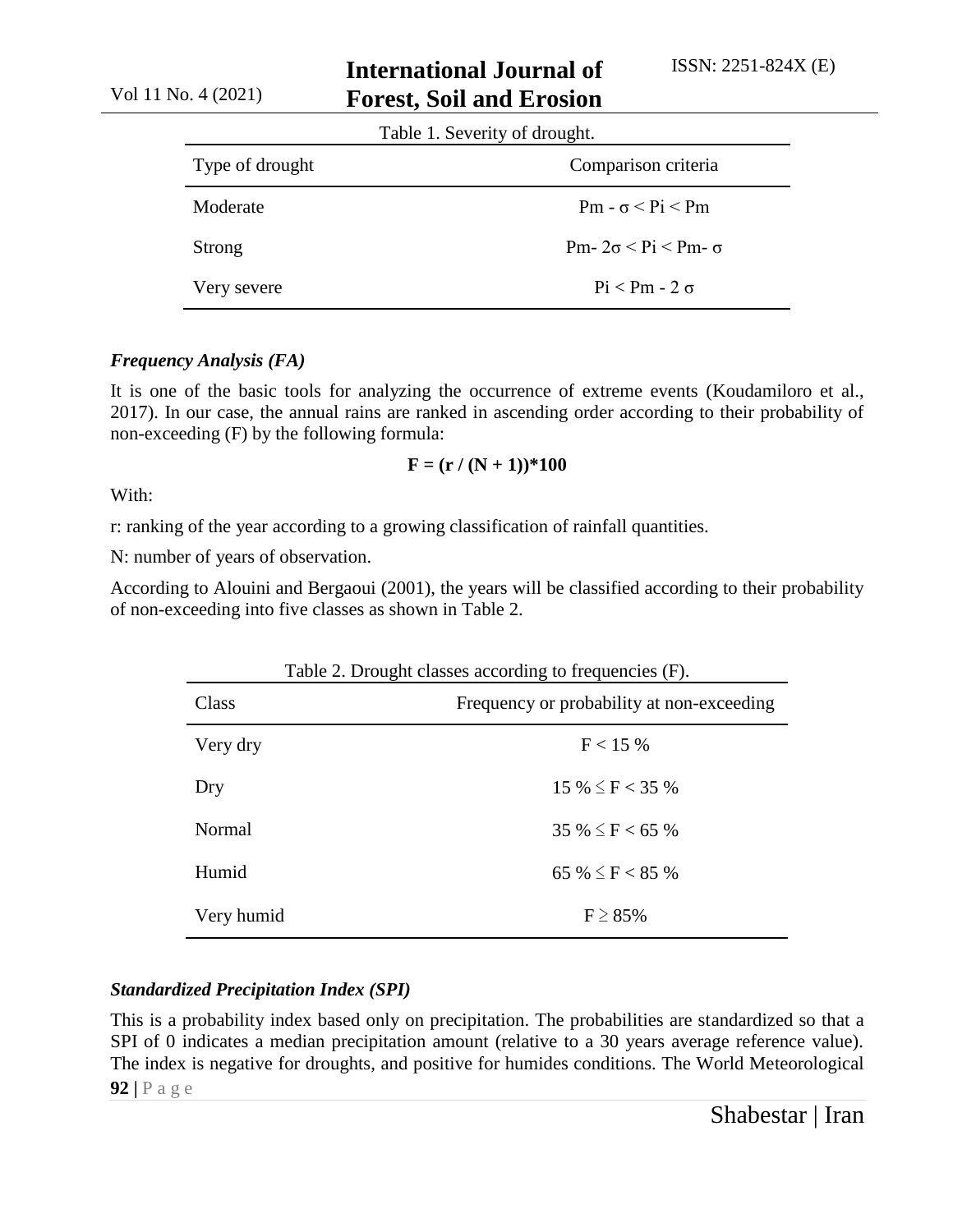### **International Journal of Forest, Soil and Erosion**

Organization (WMO and GWP, 2016), recommends the use of SPI as a starting point for monitoring meteorological drought, as it has a certain level of rapid drought warning. This precipitation index was developed in 1993 to quantify the precipitation deficit for multiple time scales that will reflect the impact of drought on the availability of different types of water resources over a given period of time (Mckee et al., 1993; Hayes, 1996). Its calculation does not require long rainfall series and has the great advantage of operating at various time scales and allowing for short, medium or long term drought assessments (Triki, 2009). This index is calculated, especially when precipitation is not normally distributed. It is expressed mathematically as follows:

#### $SPI = (Pi - Pm)/s$

Pi: Rains of the year i.

Pm: Average rainfall of the series on the time scale considered.

s: Standard deviation of the series on the relevant time scale.

The calculation of the SPI at any location is based on the long-term precipitation history corresponding to the time period studied. A probability distribution is adjusted to this long series of surveys and then converted into a normal distribution, so that the mean SPI for the location and period is zero (Edwards & Mckee, 1997).

According to WMO (2012), we will use the classification system presented in Table 3, to define the intensity of drought episodes based on the index value.

| <b>SPI</b> value       | Meaning          |  |
|------------------------|------------------|--|
| 2.0 and above          | Extremely humid  |  |
| From 1.5 to 1.99       | Very humid       |  |
| From 1.0 to 1.49       | Moderately humid |  |
| From -0.99 to 0.99     | Close to normal  |  |
| From $-1.0$ to $-1.49$ | Moderately dry   |  |
| From $-1.5$ to $-1.99$ | Very dry         |  |
| -2 and less            | Extremely dry    |  |

**Results**

### **Rainfall Index (RI)**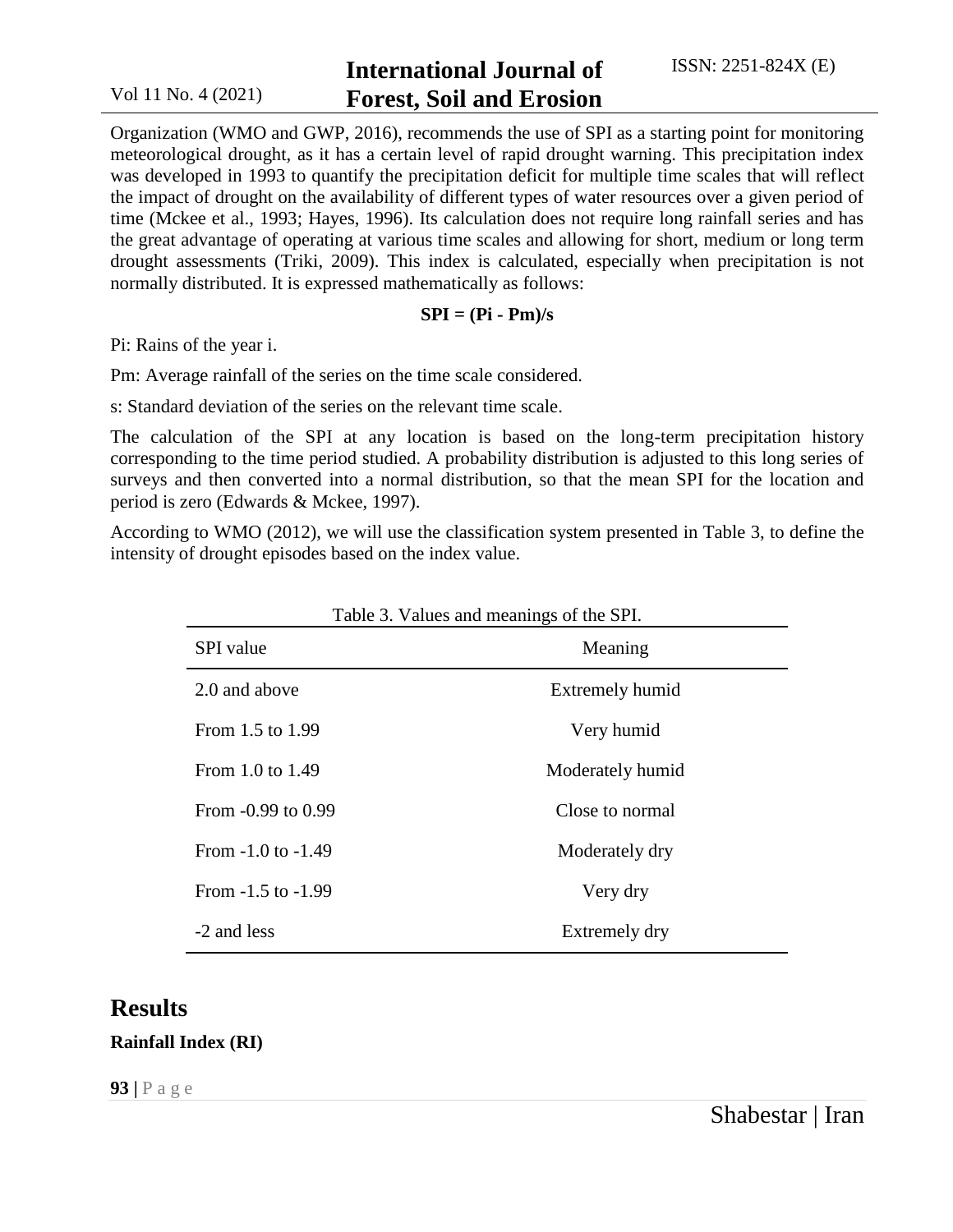## **International Journal of Forest, Soil and Erosion**

Analysis of the rainfall data recorded at Biskra, by the rainfall index, clearly shows the interannual variation between dry and humid years (Figure 2). Until the first half of the 1990s, the number of dry years was the highest. While the highest number of wet years is recorded in the last decade of the series (last six years).

The overall trend is slightly dry (23 years), with a dry sequence of five consecutive years (1981- 1985). On the other hand, humid sequences are short-lived; only three years (1975-1977, 1990-1992 and 2003-2005).



#### **Mean Deviation Index (MDI***)*

The calculation of the mean deviation index shows the number of humid or surplus years and the number of dry or deficit years. According to Triki (2009), we consider a deficit year when rainfall is below average, while a surplus year is when accumulation is above average.

The analysis showed that there is reconciliation between the number of surplus and deficit years; 22 and 23 consecutive years (Figure 3).

Three long dry sequences were recorded, one of five years and two of three years (1981-1985, 1987- 1989 and 2000-2002, respectively). The same applies to humid sequences, that is to say three sequences, but for duration of three consecutive years for each one (1975-1977, 1990-1992 and 2003-2005).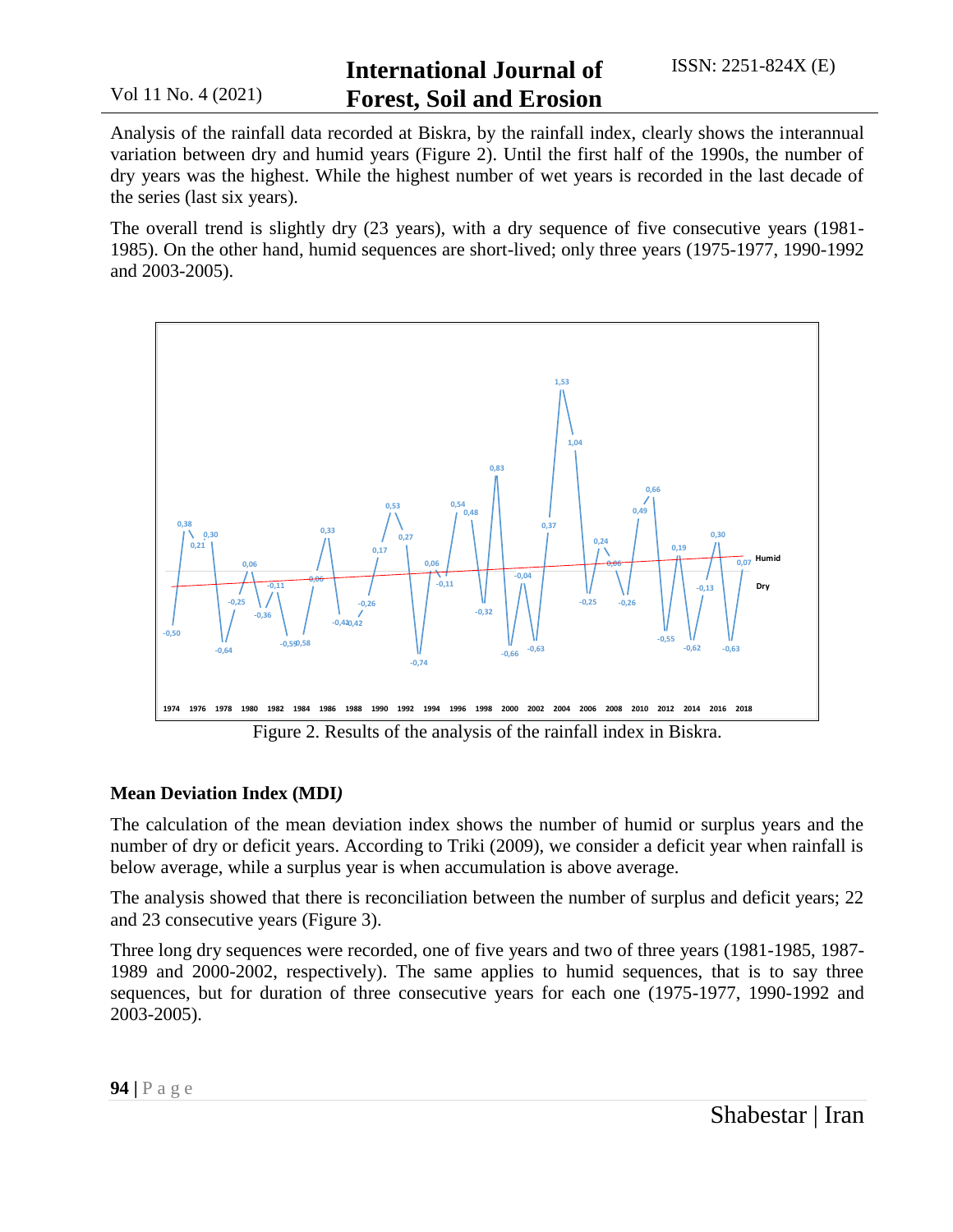For the sequences of two successive dry years, these are two (1978-1979 and 2014-2015). However, there are three humid sequences (1996-1997, 2007-2008 and 2010-2011).



Figure 3. Results of the analysis of the mean deviation index in Biskra (mm).

#### **Standard Deviation Number Method (SDNM***)*

In order to measure the severity of the drought experienced in the study area, we used the criterion of comparison to mean and mean minus one or two standard deviations. Thus, the graphic representation (Figure 4) allowed us to distinguish that 51.11% of the years in the series are years of drought; spread over 31.11% of years of moderate drought and 20% of years of severe drought.

#### **Frequency Analysis (FA)**

Of the 45 years of observation, the analysis shows that 16 years are dry and very dry, or 35.55% of the years in the series are deficient. While 13 years are normal, and 16 years are humid and very humid, representing 35.55% of surplus years (Figure 5).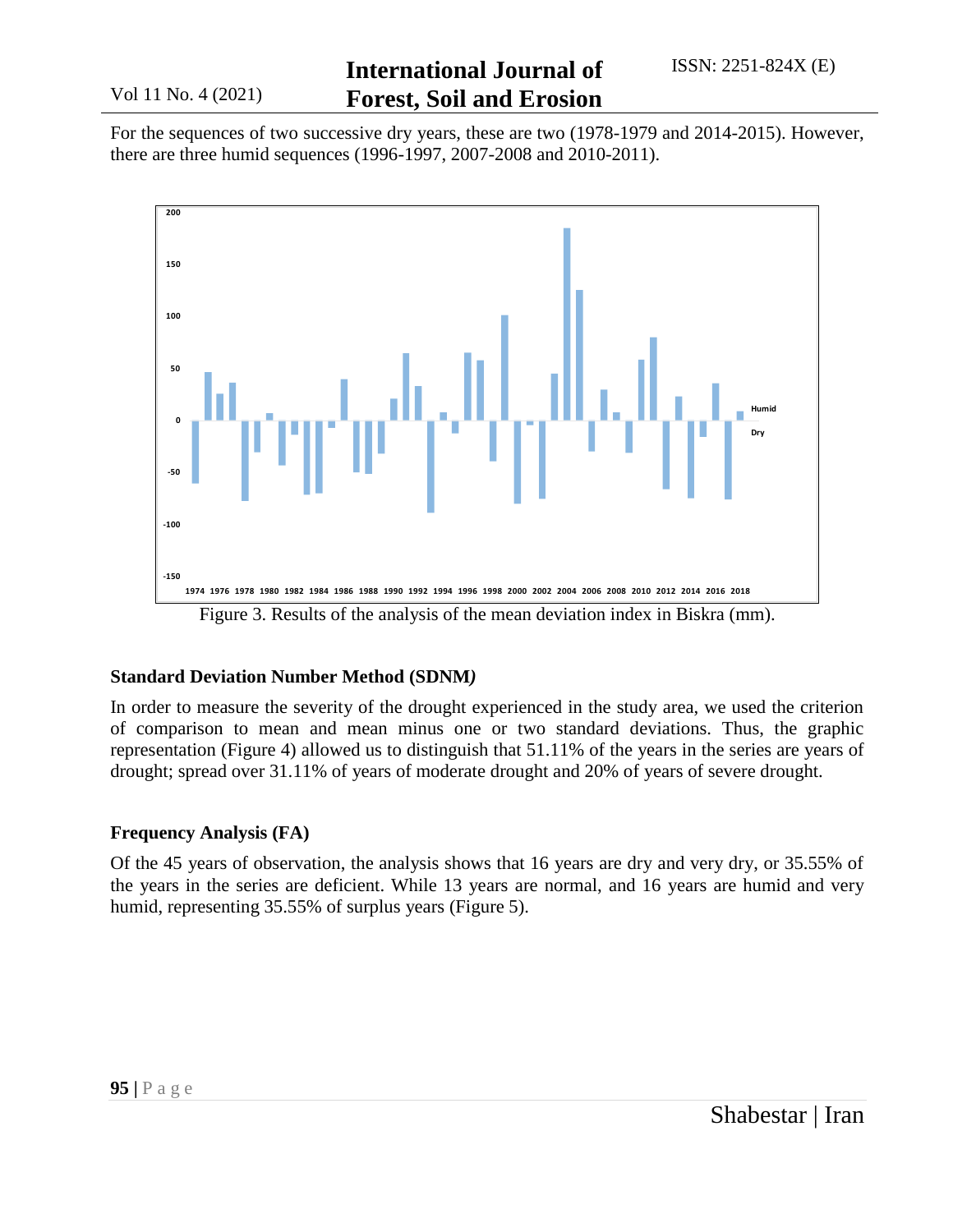

Figure 4. Results of the analysis of the standard deviation number method in Biskra (mm).



Figure 5. Results of the frequency analysis in Biskra (mm).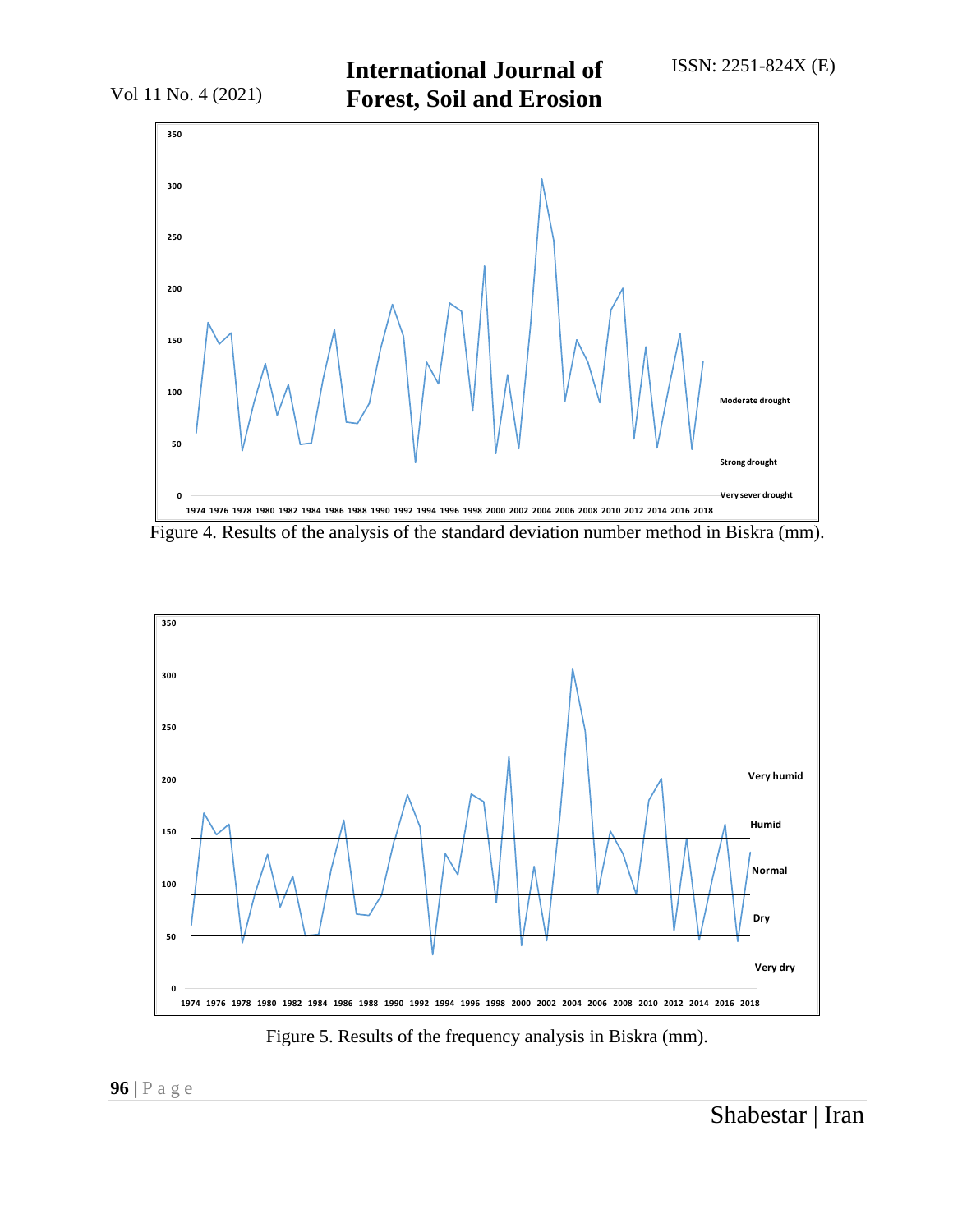#### **Standardized Precipitation Index (SPI)**

The SPI analysis (Figure 6) showed that: 80% of the period studied is close to normal, while 8.88% of the years are moderately dry and 4.44% are very dry. While the total of the humid years is only 6.67% of the years in the series; divided into three classes: extremely humid, very humid and moderately humid, with a rate of 2.22% for each class.

The most humid year was 2004, while the two very dry years, 1979 and 1984.



Figure 6. Results of the standardized precipitation index in Biskra.

#### **Comparison between dry and humid years repeatability**

The data series analyzed is 45 years (1974-2018). The five indices were used to characterize the year accumulation precipitation relative to the average and other years in the series, whether they were dry or humid years. The standard deviation number method a makes it possible to specify the drought class (moderate, strong or very severe), while the frequency analysis and the normalized precipitation index gave the possibility to classify all years, whether for dry or humid years. The latter two indices presented an intermediate class; 'Normal' for frequency analysis and 'Close to normal' for SPI.

In general, there is an approximation between the number of dry years and the number of humid years, but with a slight tendency towards dry years (Table 4).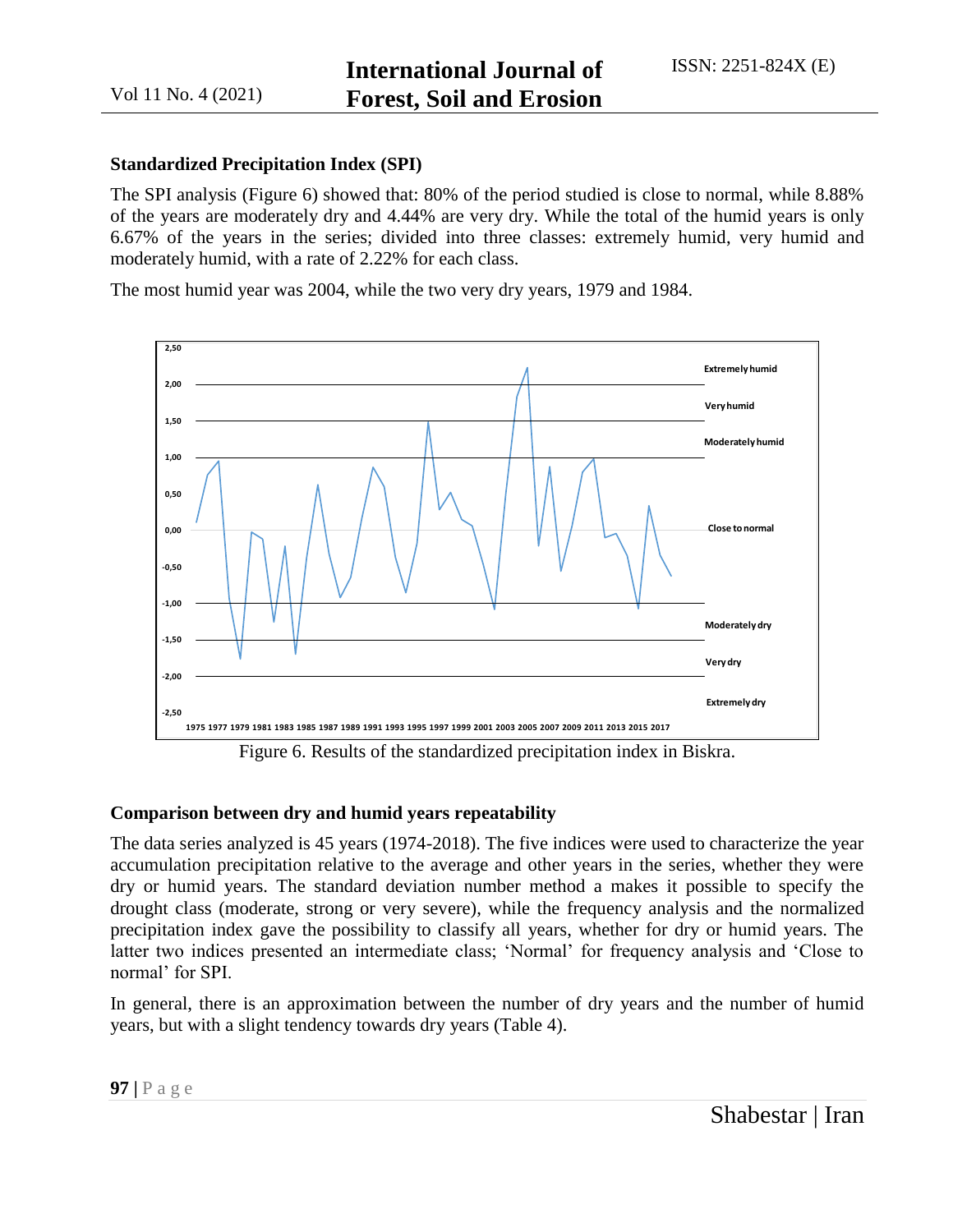### **International Journal of Forest, Soil and Erosion**

|                                         | Number of years |       |
|-----------------------------------------|-----------------|-------|
| Indices                                 | Dry             | Humid |
| Rainfall Index                          | 23              | 22    |
| Mean Deviation Index                    | 23              | 22    |
| <b>Standard Deviation Number Method</b> | 23              | 22    |
| <b>Frequency Analysis</b>               | 16              | 16    |
| <b>Standardized Precipitation Index</b> | 6               | 3     |

Table 4. Comparison between the number of dry and humid years.

## **Discussion**

From a meteorological point of view, drought is a recurring natural phenomenon of the climate, which characterizes a period, during which the lack of water seriously disturbs the hydrological balance of a region (Huschke, 1959; Rossi, 2000). According to Matari (1997), Algeria experienced three major droughts during the twentieth century, which resulted in a rainfall deficit in the country.

The analysis of precipitation data on Biskra by five meteorological drought indices, namely: the rainfall index, the mean-deviation index, the number of standard deviations index, frequency analysis and standardized precipitation index; The analysis revealed the inter-annual variability between dry and humid years, which characterized the period from 1974 to 2018.

The rainfall index and mean deviation index analysis resulted in a slight dry trend in the region, with 23 dry years. However, the number of humid years has increased over the last 15 years of the data series.

The severity of a drought is felt all the more if the year in question followed one or more dry years. A sequence of successive dry years is of course more severe than isolated drought (Benzarti, 1990). The number of dry sequences at Biskra was 5, while the humid sequences are 6. The longest sequence was dry, with duration of five successive years (1981-1985), while the remainder of sequences is three and two consecutive years. Humid sequences were recorded in 1975-1977, 1990- 1992, 1996-1997, 2003-2005, 2007-2008 and 2010-2011; while dry sequences were recorded in 1978-1979, 1987-1989, 2000-2002 and 2014-2015.

The index of the number of standard deviations allowed knowing the severity of the drought in Biskra, where we recorded 14 years of moderate drought and 9 years of strong drought.

To determine the precipitation class for each year, we are used the standardized precipitation index and frequency analysis. The latter results from the recording of 8 humid years, 8 very humid years, 10 dry years and 6 very dry years. While the SPI allowed observing one moderately humid year, one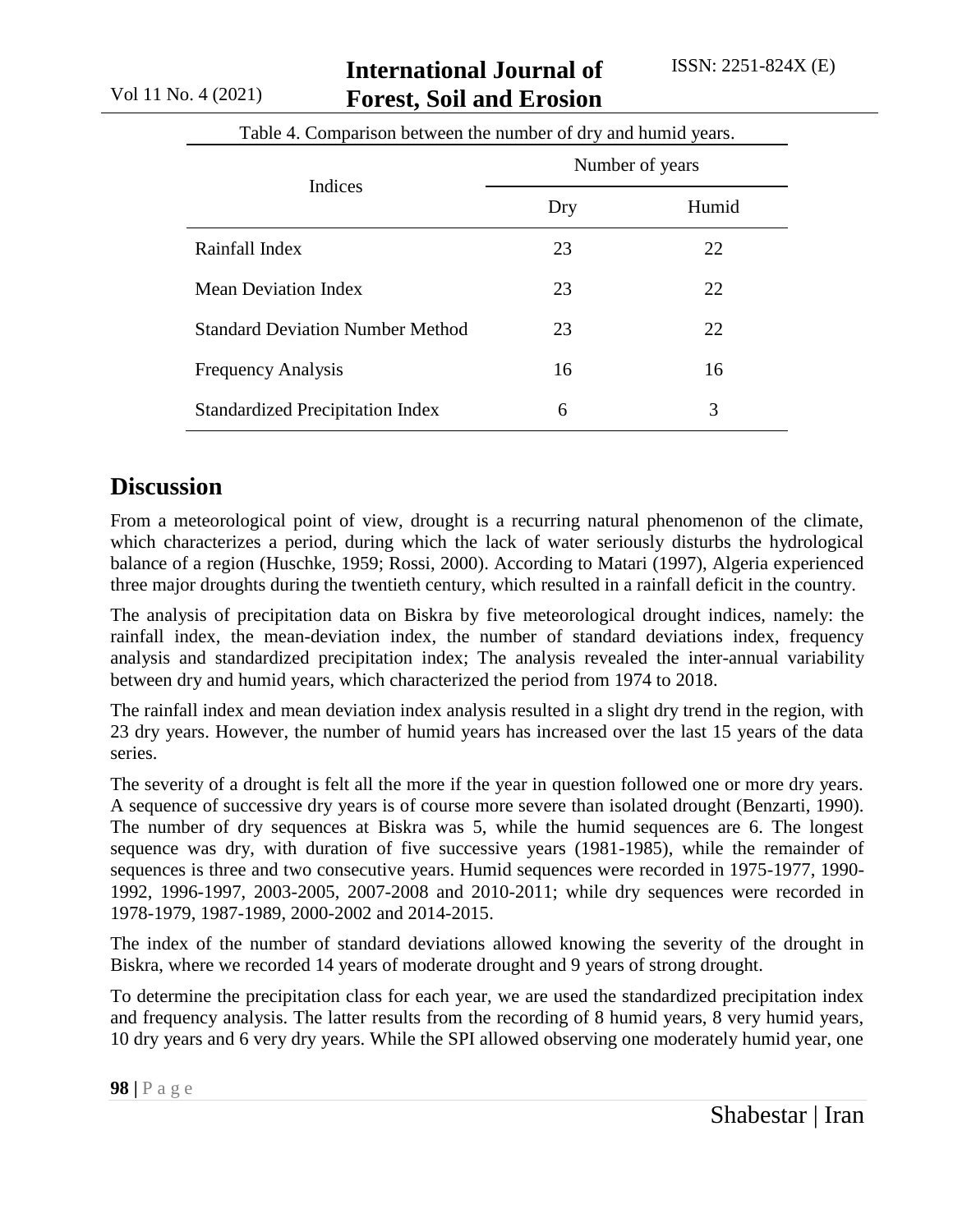very humid year, one extremely humid year, 4 moderately dry years and 2 very dry years; this shows that the record of dry years is higher than the number of humid years.

The spatial extent and the gradual and largely unpredictable onset of drought have a visible negative effect on population, harvest, livestock, pastures, forests and water resources (Dhaou et al., 2009).

The probability of drought in Algeria during the 21st century is high (Matari, 1997). WMO (2020) predicts a decrease in precipitation in the Biskra region. A reduction in precipitation associated with a trend towards higher maximum and minimum temperatures will increase the salinity of aquifers and land, factors that increase the net irrigation water needs of date palms during this future period (Haj-Amor et al., 2020). Therefore, the inter-annual variation and intensity of drought in the region of this study must be monitored on a permanent basis; because a simple water deficit can have a negative effect on flora and fauna, as well as on agriculture and livestock. Especially since Biskra is known by these 'Deglet Nour' dates, which may lose their Protected Geographical Indication (PGI) label, following a presumed degradation of fruit quality; which will have a negative impact on the commercial and economic value of this famous product. This possibility is imminent, since the inter-annual variation between dry and humid years is permanent.

Despite the absence of records of "very severe" drought periods during the last 45 years, the continuous alternation between humid and dry sequences will have an influence on date palm productivity; especially during dry sequences of several successive years. This will lead to an excessive demand for irrigation water, favour the appearance of diseases and pests, as well as the drying out and degradation of the physico-chemical components of the fruits.

## **Conclusions**

Drought in Biskra has a direct effect on date production. It may be fatal on the 'Deglet Nour', which is a late variety; requires more time to ripen, compared to other varieties, until the end of November. In order to avoid this impact, additional doses of irrigation water should be applied during dry periods, especially in summer (warm period in Algeria) which coincides with the phenological stage of fruit maturity. As it is necessary to install permanent programs of phytosanitary monitoring and control, to limit the spread of diseases and pests. In addition, it is necessary to apply and develop the covering technique of date diet, in order to protect the fruits and to minimize evapotranspiration.

# **References**

- Achir, M., Hellal, B. (2016) Réflexions sur les variations pluviométriques de la région de Tiaret (Algérie Occidentale) durant la période : 1984-2015. European Scientific Journal, 12 (11), 498- 508.
- Aghrab, A. (2005) Une méthodologie pour caractériser le climat et la sécheresse d'une région. France, Le Manuscrit, 51 p.
- Alouini, A., Bergaoui, M. (2001) Caractérisation de la sécheresse météorologique et hydrologique ; cas du bassin versant de Siliana en Tunisie. Sécheresse, 4 (12), 205-213.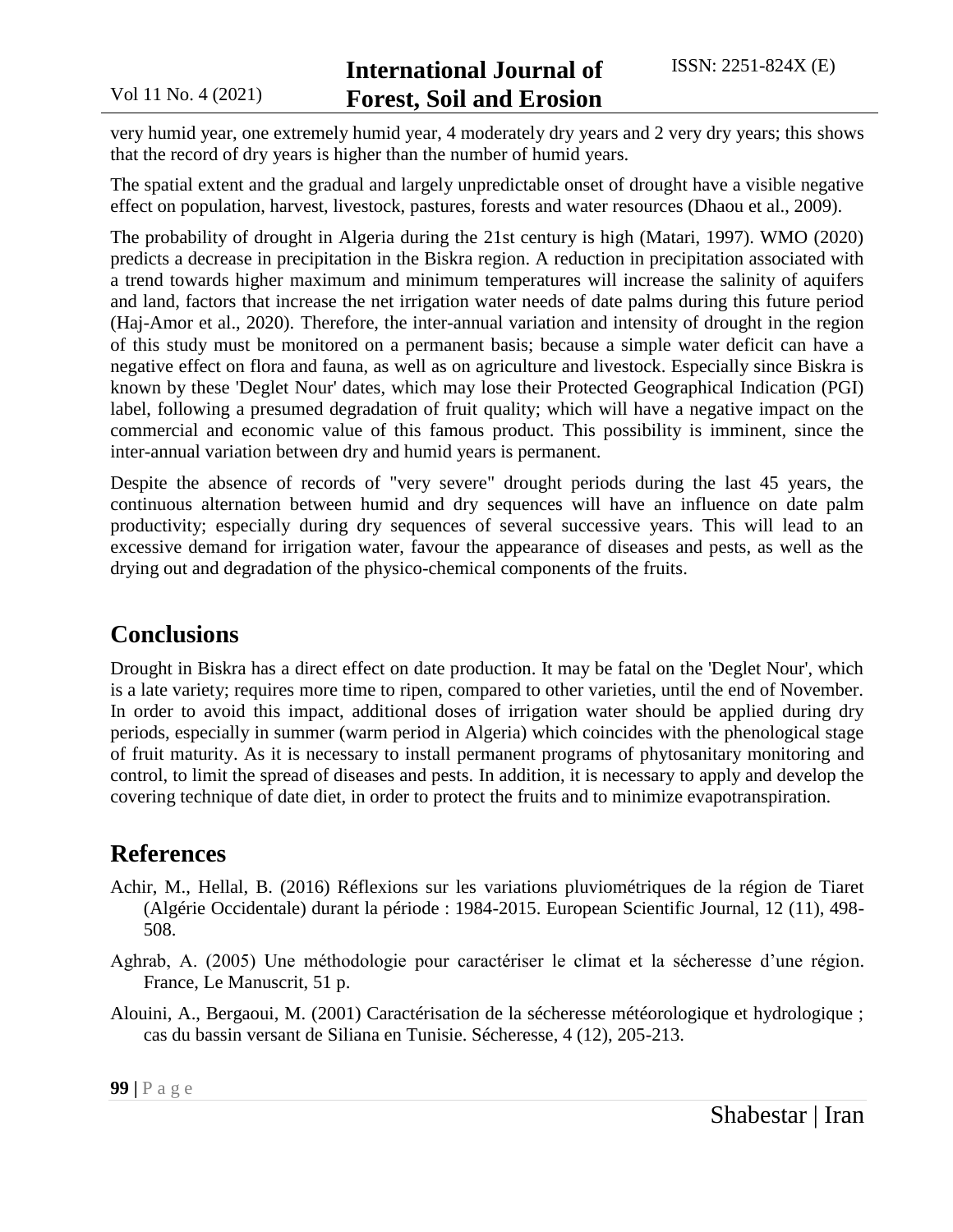- Amrani, K. (2018) L'oasis et la menace climatique : aperçu et scénario probable. Sésame INRA. Available at: [https://revue-sesame-inrae.fr/oasis-le-palmier-dattier-un-produit-cultural-et](https://revue-sesame-inrae.fr/oasis-le-palmier-dattier-un-produit-cultural-et-culturel-33/)[culturel-33/](https://revue-sesame-inrae.fr/oasis-le-palmier-dattier-un-produit-cultural-et-culturel-33/) [Accessed 18 December 2020].
- Benzarti, Z. (1990) La pluviométrie indice de sécheresse ; Tendances pluriannuelles. Ressources en eau de Tunisie, 10-22.
- Benziouche, S.E. (2012) Analyse de la filière dattes en Algérie ; constats et perspectives de développement. Cas de la daïra de Tolga. Doctoral thesis, ENSA, Algiers, Algeria, 470 p.
- Benziouche, S.E., Chehat, F. (2019) Irrigation problem in Ziban oases (Algeria): causes and consequences. Environment, Development and Sustainability, 21 (6), 2693-2706.
- Dhaou, H. (2003) Impact de la sécheresse sur les oliviers dans les zones arides tunisiennes ; Cas du bassin versant d'Oum Zessar (Médenine). Rapport, Institut National Agronomique de Tunis, Tunis, Tunisia, 203 p.
- Dhaou, H., Ouerchefani, D., Taamallah, H., Donald, G., Ouessar, M. (2009) Drought Impact on the Olive-Trees in the Tunisian Jeffara. Journal of Arid Land Studies, 19, 331-334.
- Dhar, O.N., Rakhecha, P.R., Kulkarni, A.K. (1979) Rainfall study of severe drought years. In: Symp. hydrological aspects of drought, Delhi, India, 363-372.
- Direction de la Programmation et du Suivi Budgétaire de la Wilaya de Biskra (2019) Monographie de la wilaya de Biskra 2018. Rapport, DPSB-Biskra, Biskra, 203 p.
- Direction des Services Agricoles de la Wilaya de Biskra (2018) Rapport Final sur le Secteur Agricole. Rapport, DSA-Biskra, Biskra, 62 p.
- Doukpolo, B. (2007) Variabilité et tendances pluviométriques dans le Nord-Ouest de la Centrafrique : Enjeux environnementaux. DEA thesis in Geography, University of Abomey-Calavi, Benin, 73 p.
- Edwards, D.C., Mckee, T.B. (1997) Characteristics of 20th Century Drought in the United States at Multiple Times Scales. Atmospheric Science Paper, 634, 1-30.
- Faci, M., Benziouche, S.E., Roumani, M., Berredjouh, D., Kharfallah, N.E., Azzouz, R. (2020) Notes de suivi du cycle phénologique du palmier dattier vis-à-vis les nouvelles conditions climatiques (cas de la région des Ziban). In: Actes du 33e Colloque de l'Association Internationale de Climatologie, France, 295-300.
- Fedala, N., Mokhtari, M., Mekimene, L. (2020) Contribution à la valorisation des dattes (Deglet-Nour) dans la fabrication du fromage de chèvre. Agrobiologia, 10 (1), 1918-1928.
- Food and Agriculture Organization of the United Nations (FAO) (2015) The State of Food and Agriculture; Social protection and agriculture: breaking the cycle of rural poverty. Rome, FAO, 130 p.
- Haj-Amor, Z., Acharjee, T.K., Dhaouadi, L., Bouri, S. (2020) Impacts of climate change on irrigation water requirement of date palms under future salinity trend in coastal aquifer of Tunisian oasis. Agricultural Water Management, 228, 105843.